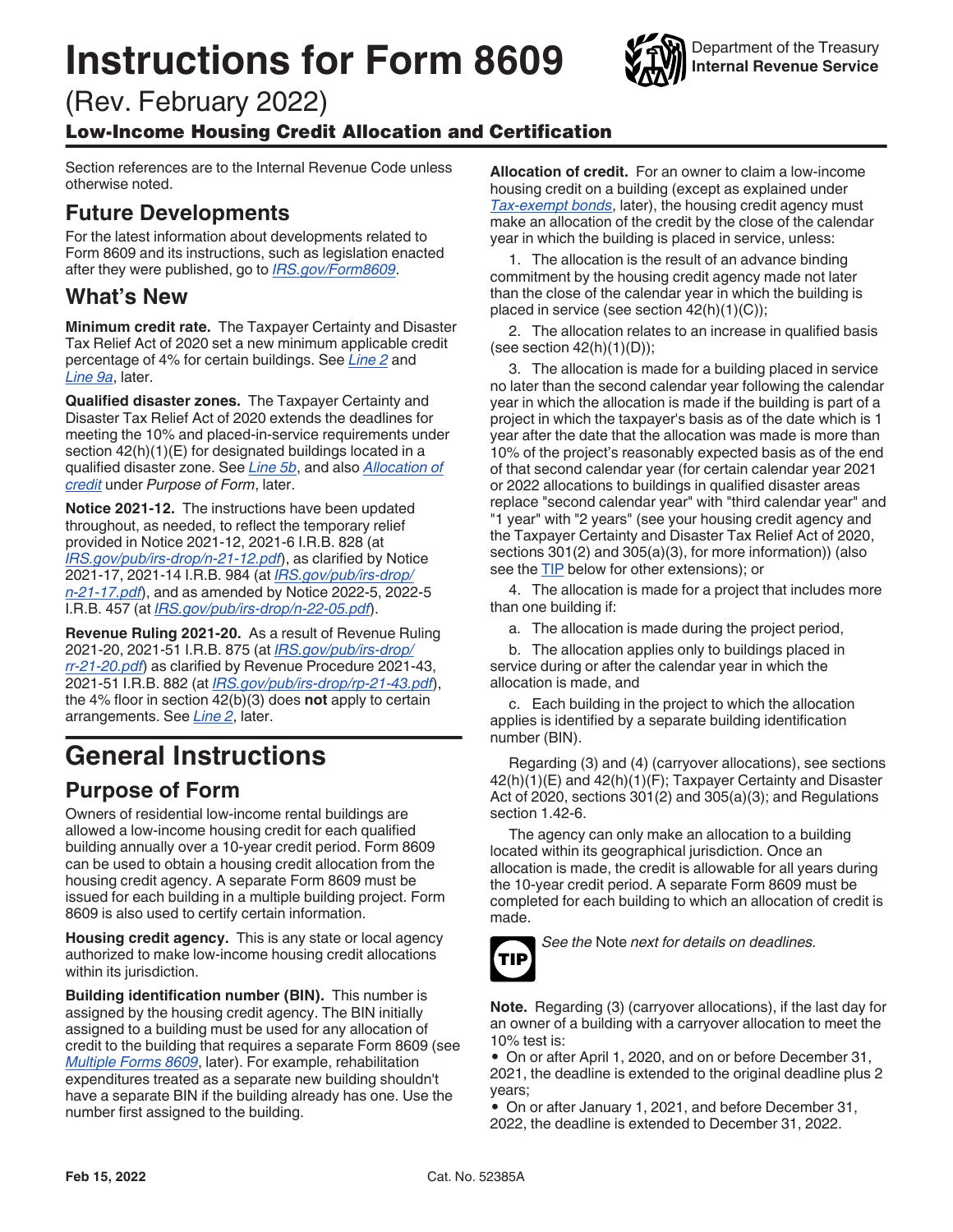<span id="page-1-0"></span>For buildings meeting the 10% test, if the original placed-in-service deadline for the building is:

• December 31, 2020, the last day for the owner to place the building in service is December 31, 2022;

• December 31, 2021, and the original deadline for the 10% test in section 42(h)(1)(E)(ii) was **before** April 1, 2020, the new placed-in-service deadline again is December 31, 2022;

• December 31, 2021, and the original deadline for the 10% test in section 42(h)(1)(E)(ii) was on or **after** April 1, 2020, and on or before December 31, 2020, then the new placed-in-service deadline is December 31, 2023;

• December 31, 2022 (and thus the original deadline for the 10% test was in 2021), then the new placed-in-service deadline is December 31, 2023.

See Notice 2021-12, section IV.A and C, as amended by Notice 2022-5, section IV.A and C.

**Multiple Forms 8609.** Allocations of credit in separate calendar years require separate Forms 8609. Also, when a building receives separate allocations for acquisition of an existing building and for rehabilitation expenditures, a separate Form 8609 must be completed for each credit allocation.

**Tax-exempt bonds.** No housing credit allocation is required for any portion of the eligible basis of a qualified low-income building that is financed with tax-exempt bonds taken into account for purposes of the volume cap under section 146 if principal payments on the financing are applied within a reasonable period to redeem obligations the proceeds of which were used to provide the financing, or the financing is refunded as described in section 146(i)(6). An allocation isn't needed when 50% or more of the aggregate basis of the building and the land on which the building is located (defined below) is financed with tax-exempt bonds described in the preceding sentence. However, the owner must still get a Form 8609 from the appropriate housing credit agency (with the applicable items completed, including an assigned BIN).

*Land on which the building is located.* This includes only land that is functionally related and subordinate to the qualified low-income building. (See Regulations sections 1.103-8(a)(3) and 1.103-8(b)(4)(iii) for the meaning of "functionally related and subordinate.")

#### **Filing Requirement**

**Housing credit agency.** Complete and sign Part I of Form 8609 and make copies of the form. Submit a copy with Form 8610, Annual Low-Income Housing Credit Agencies Report, and keep a copy for the records. The agency must send the original, signed Form 8609 (including instructions) to the building owner.

**Building owner.** You must make a one-time submission of Form 8609 to the Low-Income Housing Credit (LIHC) Unit at the IRS Philadelphia campus address below. After making a copy of the completed original Form 8609, file the original of the form with the unit no later than the due date (including extensions) of your first tax return with which you are filing Form 8609-A, Annual Statement for Low-Income Housing Credit.

*Where to file Form 8609.* Send the properly completed and signed form(s) to:

Department of the Treasury Internal Revenue Service Center Philadelphia, PA 19255-0549

**Note.** The housing credit agency may require you to submit a copy of Form 8609 with a completed Part II to the agency. You should contact the agency to obtain agency filing requirements.

Also, file Form 8609-A for each year of the 15-year compliance period. The credit is claimed on Form 8586, Low-Income Housing Credit. See the forms for filing instructions.

### **Building Owner's Recordkeeping**

Keep the following items in your records for three years after the due date (including extensions) of the owner's tax return for the tax year that includes the end of the 15-year compliance period.

• A copy of the original Form 8609 received from the housing agency and all related Forms 8609-A (or predecessor Schedules A (Form 8609)), Forms 8586, and any Forms 8611, Recapture of Low-Income Housing Credit.

• If the maximum applicable credit percentage allowable on line 2 reflects an election under section 42(b)(1)(A)(ii), (or former section  $42(b)(2)(A)(ii)$ , for buildings placed in service before July 31, 2008), a copy of the election statement.

• If the binding agreement specifying the housing credit dollar amount is contained in a separate document, a copy of the binding agreement.

• If the housing credit dollar amount allocated on line 1b reflects an allocation made under section 42(h)(1)(E) or section  $42(h)(1)(F)$ , a copy of the allocation document.

## **Specific Instructions**

#### **Part I—Allocation of Credit**

#### **Completed by Housing Credit Agency Only**

**Addition to qualified basis.** Check this box if an allocation relates to an increase in qualified basis under section 42(f) (3). Enter only the housing credit dollar amount for the increase. Don't include any portion of the original qualified basis when determining this amount.

**Amended form.** Check this box if this form amends a previously issued form. Complete all entries and explain the reason for the amended form. For example, if there is a change in the amount of initial allocation before the close of the calendar year, file an amended Form 8609 instead of the original form.

**Item A.** Identify the building for which this Form 8609 is issued when there are multiple buildings with the same address (e.g., BLDG. 6 of 8).

**Line 1a.** Generally, where Form 8609 is the allocating document, the date of the allocation is the date the Form 8609 is completed, signed, and dated by an authorized official of the housing credit agency during the year the building is placed in service and mailed to the owner of the qualified low-income building.

However, if an allocation is made under section 42(h)(1)  $(E)$  or  $42(h)(1)(F)$ , the date of allocation is the date the authorized official of the housing credit agency completes, signs, and dates the section  $42(h)(1)(E)$  or  $42(h)(1)(F)$ document used to make the allocation. If no allocation is required (i.e., 50% or greater tax-exempt bond financed building), leave line 1a blank.

Line 1b. Enter the housing credit dollar amount allocated to the building for each year of the 10-year credit period. The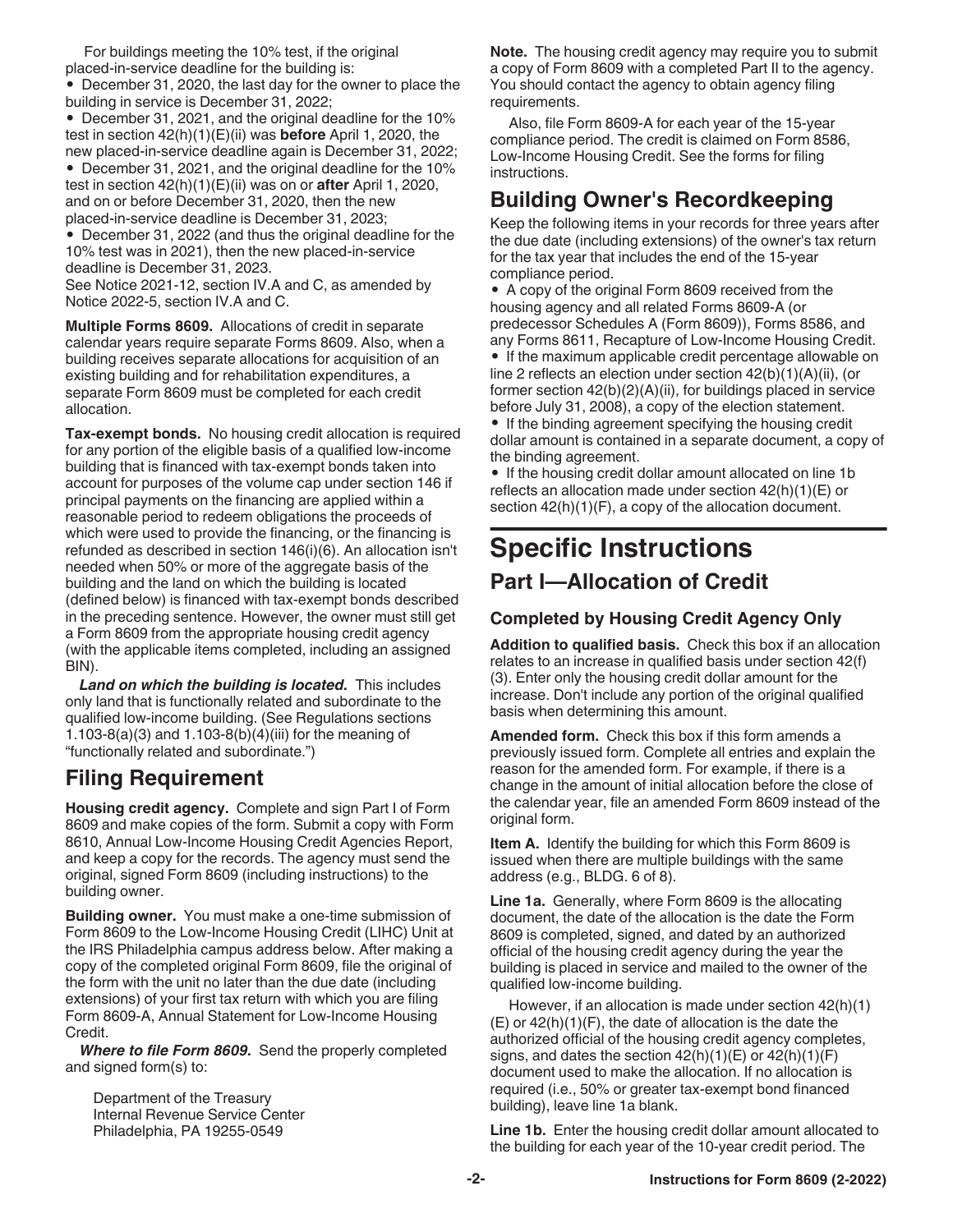<span id="page-2-0"></span>amount should equal the percentage on line 2 multiplied by the amount on line 3a. The housing credit agency is required to allocate only the amount necessary to assure project feasibility. To accomplish this, the agency can, to the extent permitted by the Code and regulations, lower the percentage on line 2 and the amount on line 3a. See *Line 2* next and *Line 3a*, later, for the limits that apply. For tax-exempt bond projects for which no allocation is required, enter the housing credit dollar amount allowable under section 42(h)(4).

**Line 2.** The maximum applicable credit percentage allowable is determined in part by the date the building was placed in service. Follow the instructions pertaining to the date the building was placed in service.

Enter the maximum applicable credit percentage allowable to the building for the month the building was placed in service or, if applicable, for the month determined under section  $42(b)(1)(A)(ii)$ . This percentage may be less than the applicable percentage published by the IRS monthly in the Internal Revenue Bulletin.



*A minimum applicable credit percentage of:*

*• 4% is in effect for new federally subsidized buildings, and for existing buildings, placed into service after December 31, 2020. For the minimum 4% rate to apply, a building must also receive an allocation of housing credit dollar amount after December 31, 2020, or have a portion of the building financed with an obligation described in section 42(h)(4)(A) that is issued after December 31, 2020. If these circumstances apply, don't enter less than 4% on line 2. See section 42(b)(3) and the Taxpayer Certainty and Disaster Tax Relief Act of 2020, section 201. But see the* Note *next. • 9% is in effect for new non-federally subsidized buildings placed in service after July 30, 2008. The 9% minimum applies to new non-federally subsidized buildings even if the taxpayer made an irrevocable election under former section 42(b)(1)(A)(ii). If this circumstance applies, don't enter less than 9% on line 2. See section 42(b)(2).*

**Note.** As a result of Revenue Ruling 2021-20, 2021-51 I.R.B. 875 (at *[IRS.gov/pub/irs-drop/rr-21-20.pdf](https://www.irs.gov/pub/irs-drop/rr-21-20.pdf)*) as clarified by Revenue Procedure 2021-43, 2021-51 I.R.B. 882 (at *[IRS.gov/pub/irs-drop/rp-21-43.pdf\)](https://www.irs.gov/pub/irs-drop/rp-21-43.pdf),* the 4% floor in section 42(b)(3) does **not** apply to:

*•* A building that is financed in part with a draw-down exempt facility bond issue that was issued in 2020 and on which one or more draws are taken after December 31, 2020;

*•* A building that is financed in part with proceeds of an exempt facility bond issue that was issued in 2020 and in part with proceeds of a different exempt facility bond issue that was issued in a minimal amount after December 31, 2020; or *•* A building that receives an allocation of housing credit dollar amount in 2020 and a minimal additional allocation after December 31, 2020.

*When requirements of Regulations section 1.42-8 must be met.* If an election was made under section 42(b)  $(1)(A)(ii)$  to use the applicable percentage for a month other than the month in which a building is placed in service, the requirements of Regulations section 1.42-8 must be met. The agency must keep a copy of the binding agreement. The applicable percentage is published monthly in the Internal Revenue Bulletin. For new buildings that aren't federally subsidized under section 42(i)(2)(A) and are placed in service after July 30, 2008, use the applicable percentage for

the 70% present value credit, but don't enter less than 9%, unless the housing credit agency determines that a lesser amount is necessary to assure project feasibility. For new buildings that are federally subsidized, or existing buildings, use the applicable percentage for the 30% present value credit, but don't enter less than 4% if they meet the criteria in *Line 2* above for the 4% percentage. See *[Line 6](#page-3-0)*, later, for the definition of "federally subsidized," and the time period for which the definition applies. A taxpayer may elect under section 42(i)(2)(B) to reduce eligible basis by the proceeds of any tax-exempt obligation in order to obtain the higher credit percentage.

*Additions to qualified basis.* For allocations to buildings for additions to qualified basis under section 42(f)(3), don't reduce the applicable percentage even though the building owner may only claim a credit based on two-thirds of the credit percentage allocated to the building.

**Line 3a.** Enter the maximum qualified basis of the building. In computing qualified basis, the housing credit agency should use only the amount of eligible basis necessary to result in a qualified basis which, when multiplied by the percentage on line 2, equals the credit amount on line 1b. However, the housing credit agency isn't required to reduce maximum qualified basis and can lower the maximum applicable percentage on line 2. To compute qualified basis, multiply the eligible basis of the qualified low-income building by the smaller of:

• The fractional number of low-income units to all residential rental units in the building (the "unit fraction") or

• The fractional amount of floor space of the low-income units to the floor space of all residential rental units in the building (the "floor space fraction").

*If the close of the first year of the credit period with respect to a building is on or after April 1, 2020, and on or before December 31, 2022, then, for purposes of section 42(f)(3)(A)(ii), the qualified basis for the building for the first year of the credit period is calculated by taking into account any increase in the number of low-income units by the close of the 6-month period following the close of that first year. See Notice 2021-12, section IV.E, as clarified by Notice 2021-17, and amended by Notice 2022-5, section IV.E.* **TIP**

Generally, the term "low-income unit" means any unit in a building if the unit is rent-restricted and the individuals occupying the unit meet the income limitation applicable to the project of which the building is a part. See section 42(i)(3) (A). Generally, a unit isn't treated as a low-income unit unless it's suitable for occupancy and used other than on a transient basis. Section 42(i)(3)(B) provides for certain exceptions (e.g., units that provide for transitional housing for the homeless may qualify as low-income units). See sections  $42(i)(3)$  and  $42(c)(1)(E)$  for more information. If individuals are medical personnel or other essential workers (as defined by state or local governments) who provided services during the COVID-19 pandemic, then, for purposes of emergency housing provided from April 1, 2020, to December 31, 2022, owners of low-income housing projects may treat these individuals as if they were "displaced individuals." That is, owners could have provided emergency housing for these individuals during this period pursuant to the provisions of Revenue Procedure 2014-49, 2014-37 I.R.B 535 (at *[IRS.gov/pub/irs-drop/rp-14-49.pdf](https://www.irs.gov/pub/irs-drop/rp-14-49.pdf)*), and Revenue Procedure 2014-50, 2014-37 I.R.B. 540 (at *[IRS.gov/pub/irs-drop/](https://www.irs.gov/pub/irs-drop/rp-14-50.pdf) [rp-14-50.pdf](https://www.irs.gov/pub/irs-drop/rp-14-50.pdf)*), as applicable. See Notice 2021-12, section V.E, as amended by Notice 2022-5, section V.E.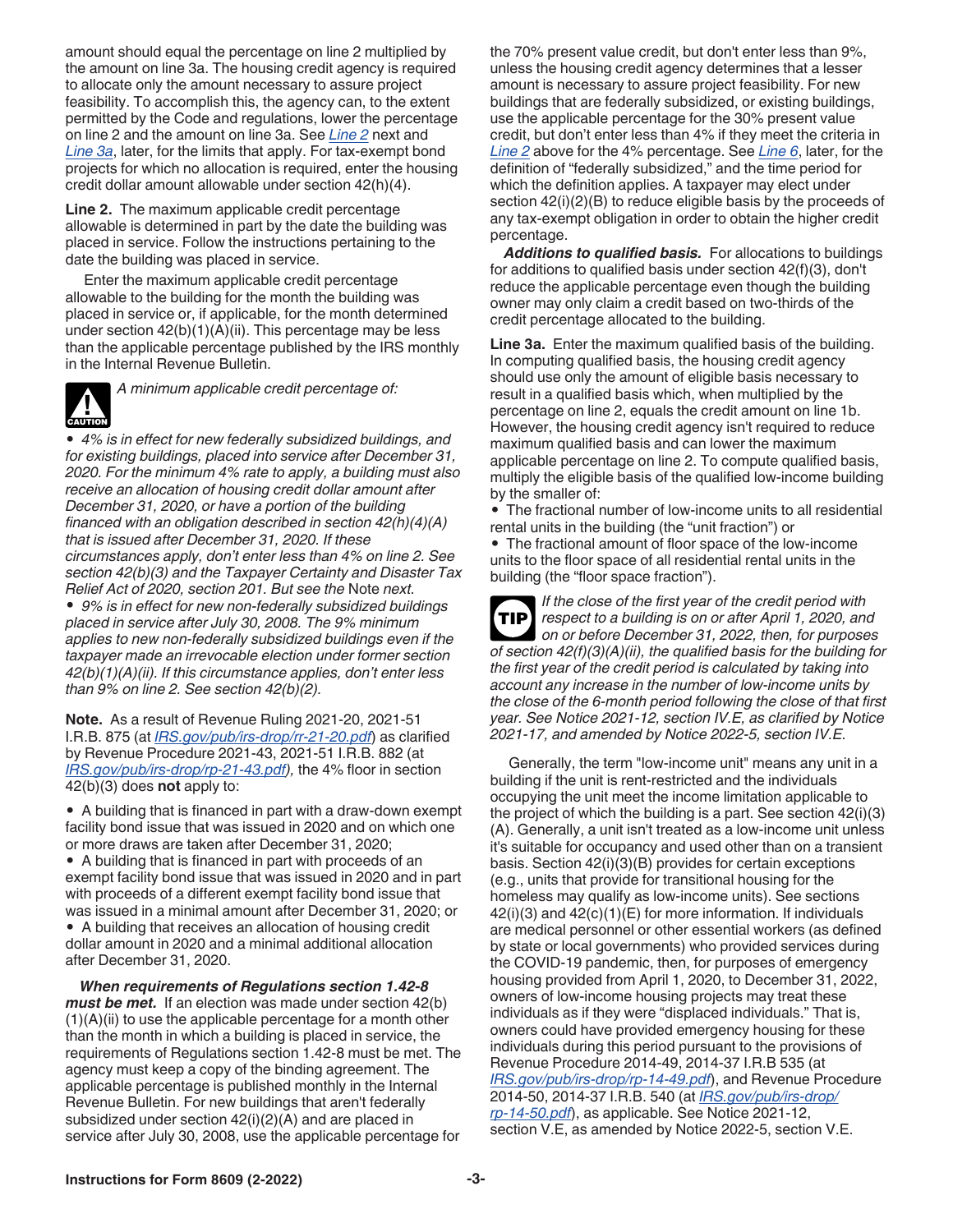<span id="page-3-0"></span>Except as explained in *Line 3b* next, the eligible basis for a new building is its adjusted basis as of the close of the first tax year of the credit period. For certain existing buildings, the eligible basis is its acquisition cost plus capital improvements through the close of the first tax year of the credit period. See *Line 3b* next and section 42(d) for other exceptions and details.

**Line 3b. Special rule to increase basis for buildings in certain high-cost areas.** If the building is located in a high-cost area (i.e., "qualified census tract" or "difficult" development area"), the eligible basis may be increased as follows.

• For new buildings, the eligible basis may be up to 130% of such basis determined without this provision.

• For existing buildings, the rehabilitation expenditures under section 42(e) may be up to 130% of the expenditures determined without regard to this provision.

Enter the percentage to which eligible basis was increased. For example, if the eligible basis was increased to 120%, enter "120."

Section 42(d)(5)(B)(v) permits a similar increase in basis for any non-federally subsidized building designated by the state agency to need the basis increase to be financially feasible as part of a qualified low-income housing project.

**TIP**

*See section 42(d)(5)(B) for the definitions of qualified census tract and difficult development area, and for other details.*

**Note.** Before it is increased, the eligible basis must be reduced by any federal subsidy which the taxpayer elects to exclude from eligible basis. For buildings placed in service after July 30, 2008, the eligible basis can't include any costs financed with federal grant proceeds.

**Line 4.** Enter the percentage of the aggregate basis of the building and land on which the building is located that is financed by certain tax-exempt bonds. If this amount is zero, enter -0-. Don't leave this line blank.

**Line 5a.** The placed-in-service date for a residential rental building is the date the first unit in the building is ready and available for occupancy under state or local law. Rehabilitation expenditures treated as a separate new building under section 42(e) are placed in service at the close of any 24-month period over which the expenditures are aggregated, whether or not the building is occupied during the rehabilitation period.

However, for purposes of section  $42(e)(3)(A)(ii)$ , if the last day of the 24-month period for a building is:

• On or after April 1, 2020, and before December 31, 2021, the last day to incur the minimum rehabilitation expenditures for the building is postponed to the original deadline plus 18 months;

• On or after January 1, 2022, and on or before June 30, 2022, then that deadline is extended to June 30, 2023;

• On or after July 1, 2022, and on or before December 31, 2022, then that deadline is extended to the original date plus 12 months;

• On or after January 1, 2023, and on or before December 30, 2023, then that original deadline is extended to December 31, 2023.

See Notice 2021-12, section IV.B, as amended by Notice 2022-5, section IV.B.

**Note.** The placed-in-service date for an existing building is determined separately from the placed-in-service date of rehabilitation expenditures treated as a separate new building.

**Line 5b.** Check this box if the date of allocation on line 1a is in calendar year 2021 or 2022, the building is located in a qualified disaster zone, and the allocation is discussed in the parenthetical in (3) under *[Allocation of credit](#page-0-0)* in *Purpose of Form*, earlier.

**Note.** If you have checked the box on line 5b of your Form 8609, include, on line 7a of Form 8610, the credit amount allocated by your Form 8609.

**Line 6.** Not more than 90% of the state housing credit ceiling for any calendar year can be allocated to projects other than projects involving qualified nonprofit organizations. A project involves a qualified nonprofit organization if that qualified nonprofit organization owns an interest in the project (directly or through a partnership) and materially participates (within the meaning of section 469(h)) in the development and operation of the project throughout the compliance period. See section 42(h)(5) for more details.

Generally, no credit is allowable for acquisition of an existing building unless substantial rehabilitation is done. See sections 42(d)(2)(B)(iv) and 42(f)(5) that were in effect on the date the allocation was made. Don't issue Form 8609 for acquisition of an existing building unless substantial rehabilitation under section 42(e) is placed in service.

*Lines 6a and 6d.* A building is treated as federally subsidized if at any time during the tax year or prior tax year there is outstanding any tax-exempt bond financing, the proceeds of which are used (directly or indirectly) for the building or its operation. If a building is federally subsidized, then box 6a or 6d must be checked regardless of whether the taxpayer has informed the housing credit agency that the taxpayer intends to make the election under section 42(i)(2) (B) to reduce the eligible basis by the proceeds of any tax-exempt obligation.

### **Part II—First-Year Certification**

#### **Completed by Building Owner With Respect to the First Year of the Credit Period**

*By completing Part II, you are certifying the date the building is placed in service corresponds to the date on line 5a. If the Form 8609 issued to you contains the wrong date or no date, obtain a new or amended Form 8609 from the housing credit agency.* **CAUTION !**

**Line 7.** Enter the eligible basis (in dollars) of the building. Eligible basis doesn't include the cost of land. Determine eligible basis at the close of the first year of the credit period (see sections  $42(f)(1)$ ,  $42(f)(5)$ , and  $42(g)(3)(B)(iii)$  for determining the start of the credit period).

For new buildings, the eligible basis is generally the cost of construction or rehabilitation expenditures incurred under section 42(e).

For existing buildings, the eligible basis is the cost of acquisition plus rehabilitation expenditures not treated as a separate new building under section 42(e) incurred by the close of the first year of the credit period.

If the housing credit agency has entered an increased percentage in Part I, line 3b, multiply the eligible basis by the increased percentage and enter the result.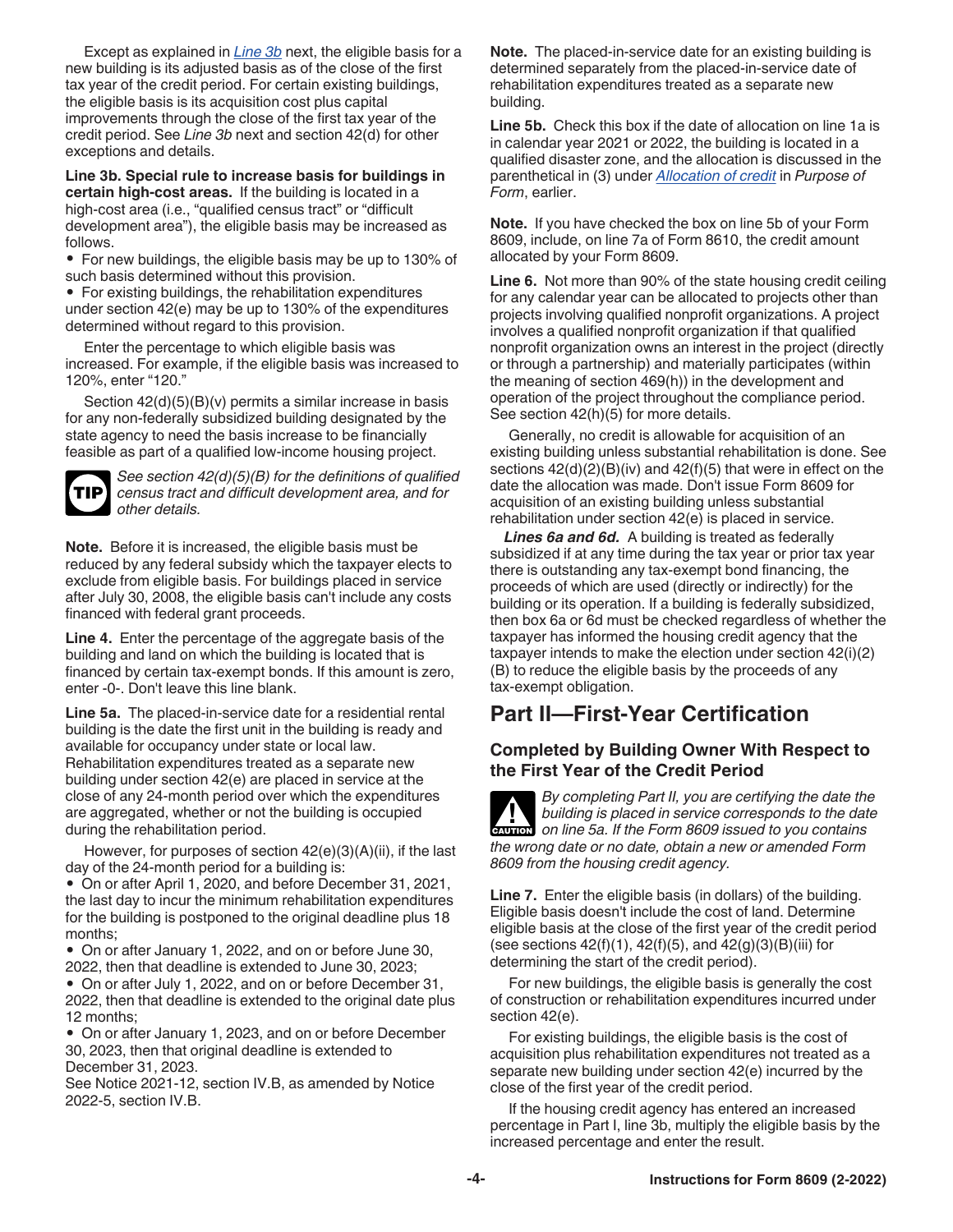<span id="page-4-0"></span>Residential rental property may qualify for the credit even though part of the building in which the residential rental units are located is used for commercial use. Don't include the cost of the nonresident rental property. However, you may generally include the basis of common areas or tenant facilities, such as swimming pools or parking areas, provided there is no separate fee for the use of these facilities and they are made available on a comparable basis to all tenants in the project. If an amenity or common area in a low-income building or project was temporarily unavailable or closed during some or all of the period from April 1, 2020, to December 31, 2022, and the unavailability or closure was in response to the COVID-19 pandemic and not because of other noncompliance for section 42 purposes, then this temporary unavailability or closure does not result in a reduction of the eligible basis of the building. See Notice 2021-12, section V.C, as amended by Notice 2022-5, section V.C.

*During the above period for common areas, an Agency may deny any application of the above Agency may deny any application of the above***<br>** *waiver or, based on public health criteria, may limit the waiver to partial closure, or to limited or conditional access of an amenity or common area. See Notice 2021-12, section V.C, as amended by Notice 2022-5, section V.C.*

The eligible basis shall not include any costs paid by the proceeds of a federal grant. Also, reduce the eligible basis by the entire basis allocable to non-low-income units that are above average quality standard of the low-income units in the building. You may, however, include a portion of the basis of these non-low-income units if the cost of any of these units doesn't exceed by more than 15% the average cost of all low-income units in the building and you elect to exclude this excess cost from the eligible basis by checking the "Yes" box on line 9b. See section 42(d)(3).

You may elect to reduce the eligible basis by the proceeds of any tax-exempt obligation to obtain a higher credit percentage. To make this election, check the "Yes" box in Part II, line 9a. Reduce the eligible basis by the obligation proceeds before entering the amount on line 7. You must reduce the eligible basis by such obligation proceeds before multiplying the eligible basis by the increased percentage in Part I, line 3b.

**Line 8a.** Multiply the eligible basis of the building shown on line 7 by the smaller of the unit fraction or the floor space fraction as of the close of the first year of the credit period and enter the result on line 8a. Low-income units are units occupied by qualifying tenants, while residential rental units are all units, whether or not occupied. See *[Line 3a](#page-2-0)*, earlier.

**Line 8b.** Each building is considered a separate project under section 42(g)(3)(D) unless, before the close of the first calendar year in the project period (defined in section 42(h) (1)(F)(ii)), each building that is (or will be) part of a multiple building project is identified by attaching the statement described below.

The statement must be attached to this Form 8609 and include:

• The name and address of the project and each building in the project,

- The BIN of each building in the project,
- The aggregate credit dollar amount for the project, and
- The credit allocated to each building in the project.

*Notwithstanding a checked "Yes" box on line 8b, failure to attach a statement providing the above required information will result in each building being considered a separate project under section 42(g)(3)(D). The minimum set-aside requirement (see* Line 10c*, later) is a project-based test.* **CAUTION !**

Two or more qualified low-income buildings may be included in a multiple building project only if they:

• Are located on the same tract of land (including contiguous parcels), unless all of the dwelling units in all of the buildings being aggregated in the multiple building project are rent restricted units (see section 42(g)(7));

- Are owned by the same person for federal tax purposes;
- Are financed under a common plan of financing; and
- Have similarly constructed housing units.

A qualified low-income building includes residential rental property that is an apartment building, a single-family dwelling, a town house, a row house, a duplex, or a condominium.

**Line 9a.** Follow the instructions that apply for the date the building was placed in service.

You may elect to reduce the eligible basis by the proceeds of any tax-exempt obligation and claim the 70% present value credit on the remaining eligible basis. However, if you make this election, you may not claim the 30% present value credit on the portion of the basis that was financed with the tax-exempt obligation.



*The 9% and 4% minimum applicable credit percentages described in [Line 2,](#page-2-0) earlier, still apply.*

**Line 9b.** See *[Line 7](#page-3-0)*, earlier.

**Line 10a.** You may elect to begin the credit period in the tax year after the building is placed in service. Once made, the election is irrevocable.

**Note.** Section 42(g)(3)(B)(iii) provides special rules for determining the start of the credit period for certain multiple building projects.

**Line 10b.** Partnerships with 35 or more partners are treated as the taxpayer for purposes of recapture unless an election is made not to treat the partnership as the taxpayer. Check the "Yes" box if you don't want the partnership to be treated as the taxpayer for purposes of recapture. Once made, the election is irrevocable.

**Line 10c.** You must meet the minimum set-aside requirements under section 42(g)(1) for the project by electing one of the following tests. Once made, the election is irrevocable.

• **20-50 Test.** Twenty percent (20%) or more of the residential units in the project must be both rent restricted and occupied by individuals whose income is 50% or less of the area median gross income.

• **40-60 Test.** Forty percent (40%) or more of the residential units in the project must be both rent restricted and occupied by individuals whose income is 60% or less of the area median gross income.

• **Average Income Test.** Forty percent (40%) or more (25% or more in the case of a project described in section 142(d) (6)) of the residential units in the project must be both rent restricted and occupied by individuals whose income does not exceed the imputed income limitation designated by the taxpayer with respect to the respective unit. The average of